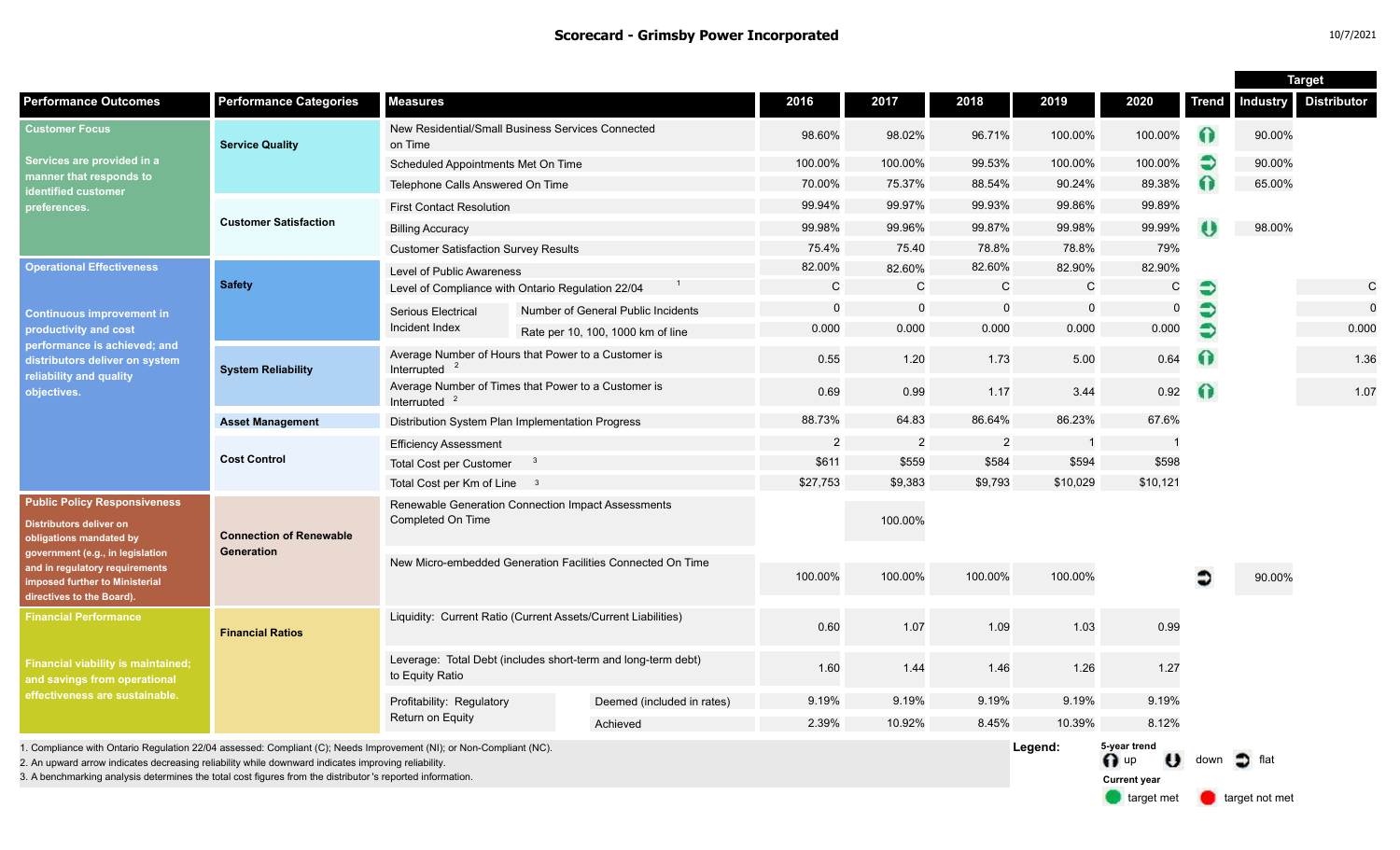# **2020 Scorecard Management Discussion and Analysis ("2020 Scorecard MD&A")**

The link below provides a document titled "Scorecard - Performance Measure Descriptions" that has the technical definition, plain language description and how the measure may be compared for each of the Scorecard's measures in the 2016 Scorecard MD&A: **[http://www.ontarioenergyboard.ca/OEB/\\_Documents/scorecard/Scorecard\\_Performance\\_Measure\\_Descriptions.pdf](http://www.ontarioenergyboard.ca/OEB/_Documents/scorecard/Scorecard_Performance_Measure_Descriptions.pdf)**

# **Scorecard MD&A - General Overview**

Grimsby Power Incorporated ("Grimsby Power") is committed to providing the residents and businesses of Grimsby with a safe and reliable supply of electricity while operating effectively and efficiently at an equitable cost. Grimsby Power continues to strive to exceed customer and Ontario Energy Board (OEB) expectations and targets in customer focus, operational effectiveness, safety, public policy responsiveness and financial performance.

# **Service Quality**

### • **New Residential/Small Business Services Connected on Time**

In 2020, Grimsby Power added 52 eligible low-voltage residential or small business customers (those utilizing connections under 750 volts) to its distribution system. Low-voltage customers must be connected within a five-day timeline prescribed by the Ontario Energy Board. Grimsby Power connected 100% of customers within the prescribed period. Grimsby Power contributes the continued high rating in this category due to an emphasis on customer service.

### • **Scheduled Appointments Met On Time**

In 2020 there were 46 instances were an appointment, with the customer present, was required. Grimsby Power met 100% of its scheduled appointments on time in 2020. The appointments included cut and reconnects (upgrades to customer owned equipment) and any other related work requested by customers or their representative. Grimsby Power continues to consistently exceed the industry target of 90%.

#### • **Telephone Calls Answered On Time**

The number of calls answered on time continues to be a customer service focus for Grimsby Power. In 2020 customer service representatives received 7,044 phone calls from customers. A representative answered the call within 30 seconds just over 89% of the time. This result surpasses the Ontario Energy Board target of 65% for timely call response but is a slight decrease in from the 2019 performance of 90%. Of the 7,044 calls received 80% were answered within the first 10 seconds.

There were 864 fewer calls in 2020 compared to 2019. The decrease in calls mainly occurred at the beginning of 2020 with fewer calls coming in during the first half of 2020 compared to 2019.

Communication by phone remains a consistent means for responding to complex enquires related to bill inquiries, energy use, e billing, conservation and low-income programs. In particular in 2020 Grimsby Power saw an increase in call duration due to the Customer Choice initiative where customers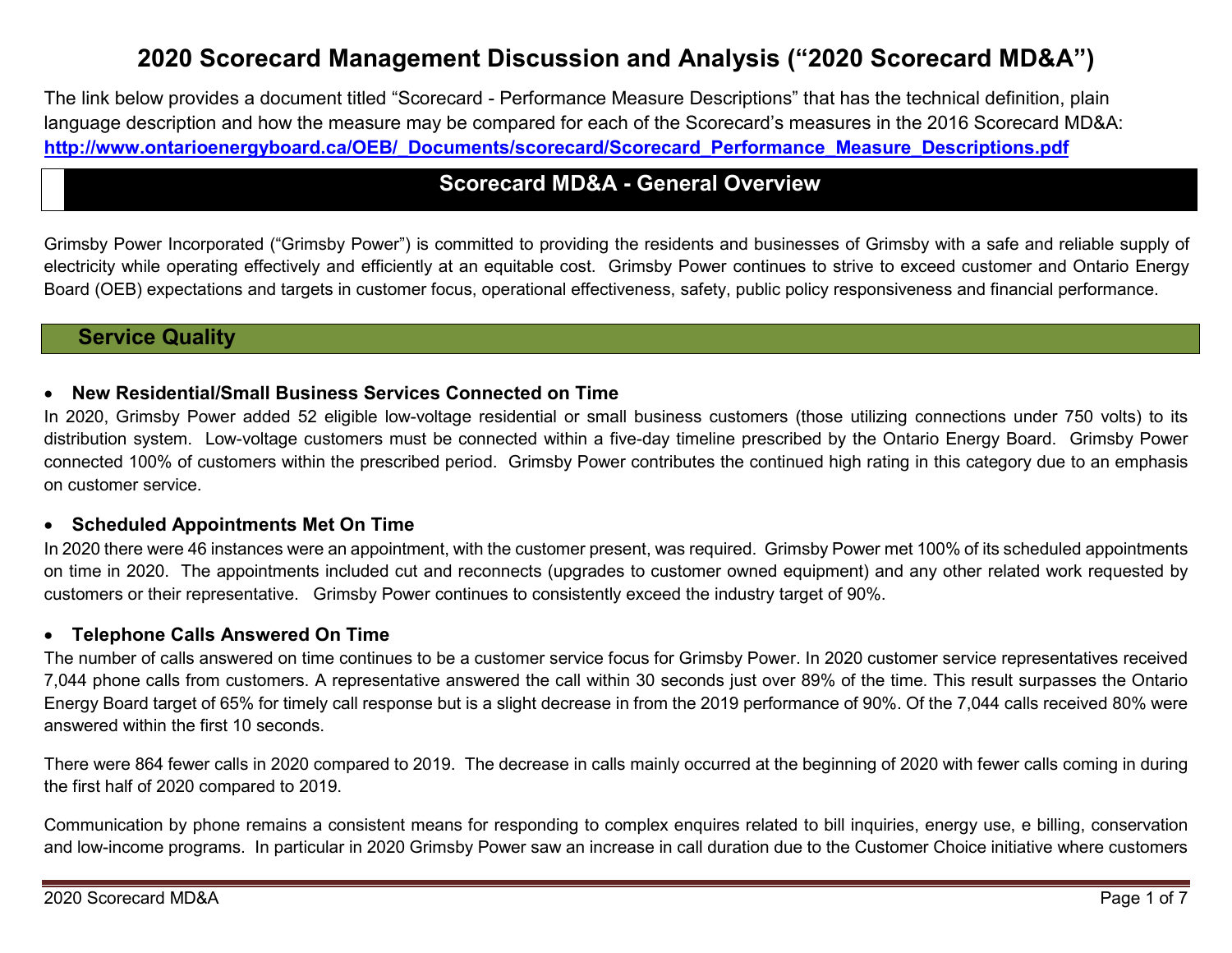# **Customer Satisfaction**

Specific customer satisfaction measurements have not been defined across the industry. The Ontario Energy Board (OEB) had instructed all electricity distributors to review and develop measurements in these areas and begin tracking by July 1, 2014. The OEB plans to review information provided by electricity distributors over the next few years and implement a commonly defined measure for these areas in the future. As a result, each electricity distributor may have different measurements of performance until the OEB provides specific direction regarding a commonly defined measure.

#### • **First Contact Resolution**

First Contact Resolution can be measured in a variety of ways and further regulatory guidance is necessary in order to achieve meaningful comparable information across electricity distributors.

For Grimsby Power, the First Contact Resolution measure is determined by taking the number of calls escalated to management over the total number of calls received by customer service representatives for the period January 1, 2020 to December 31, 2020. From January 1 to December 31, Grimsby Power received just over 7,044 phone calls and only eight of those calls required the attention of management. This means that 99.89% of the time our customer service representative can answer customer inquiries and resolve customer issues. Continued focus on customer service and continued awareness of customer needs through customer satisfaction surveys empowers our human resources to have continued success in first contact resolution.

#### • **Billing Accuracy**

Until July 2014 a specific measurement of billing accuracy had not been previously defined across the industry. After consultation with some electricity distributors, the Ontario Energy Board (OEB) has prescribed a measurement of billing accuracy that must be used by all electricity distributors effective October 1, 2014. The measurement for bill accuracy takes the total bills issues less the number of inaccurate bills and divides that by the total number of bills issued.

For the period from January 1, 2020 – December 31, 2020 Grimsby Power issued 141,831 bills and achieved a billing accuracy of 99.99%. This compares favorably to the prescribed OEB target of 98%.

Grimsby Power continues to strive for excellence in billing accuracy results and continues its ongoing effort to recognize any issues that may arise and identify opportunities for improvement.

#### • **Customer Satisfaction Survey Results**

The Ontario Energy Board (OEB) introduced the Customer Satisfaction Survey Results measure beginning in 2013. At a minimum, electricity distributors are required to measure and report a customer satisfaction result at least every other year. In 2016 Grimsby Power began utilizing standard questions and methodologies developed by the Innovative Research Group.

In 2020, Grimsby Power engaged a third party to conduct a customer satisfaction survey. This customer satisfaction survey provided information that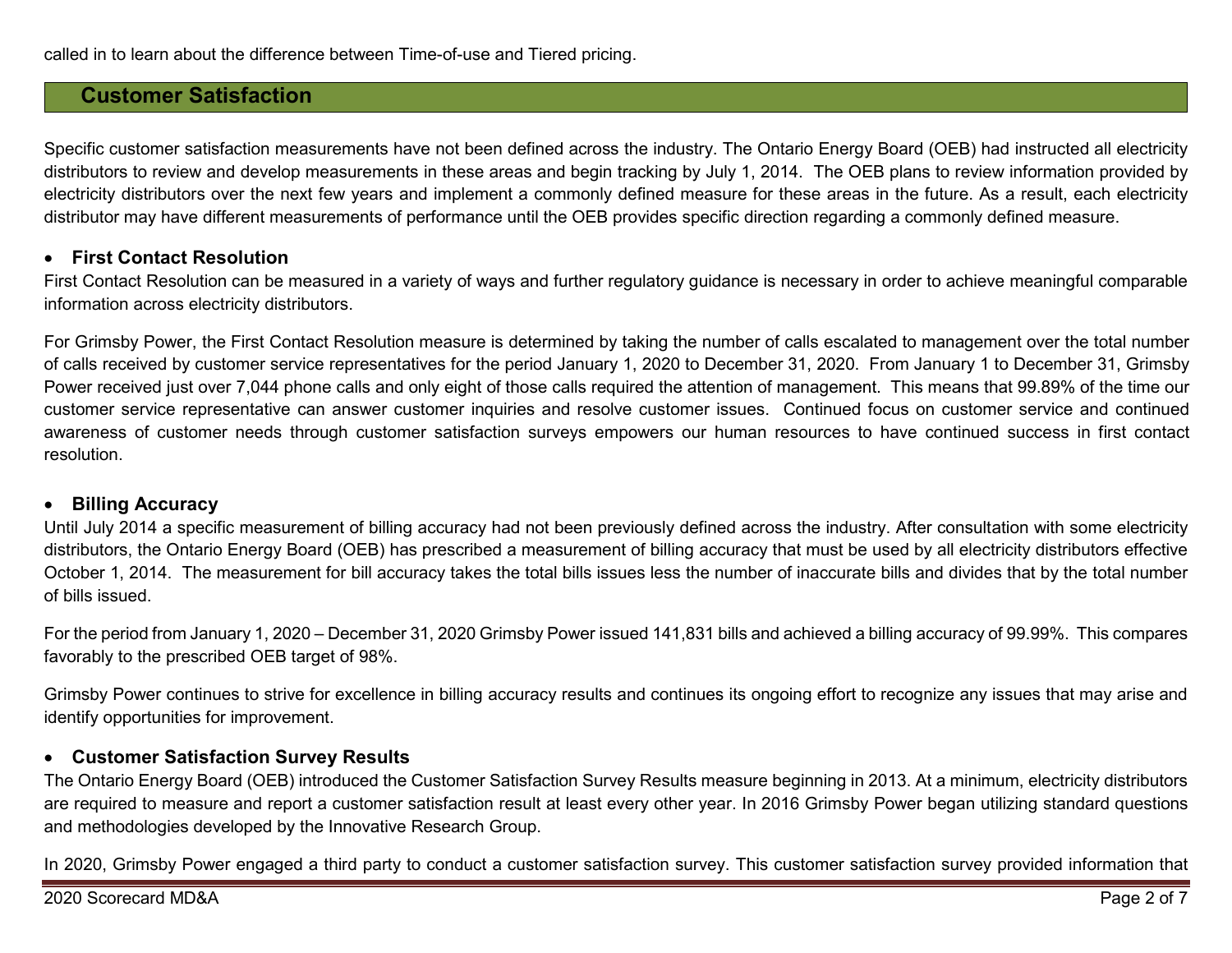supports discussions around improving customer service within all departments and levels at Grimsby Power. The survey asks customers questions on a wide range of topics, including: overall satisfaction with Grimsby Power, reliability and power quality, customer service, and billing and payment. The result of the survey was an overall customer satisfaction index of 79%.

This year's survey results showed a small improvement from the previous survey.

While customer satisfaction result remained relatively unchanged, the survey took place at the beginning of the pandemic and the cost of electricity and keeping rates flat was an area of concern. The other areas are number of outages, communication during outages and social media presence. Grimsby Power continues to invest in capital projects that reduce the number and duration of outages. Grimsby Power renewed its website with better power outage information, added a feature to our phone system that relays power outage information and we have a presence on Twitter.

# **Safety**

### • **Public Safety**

The Ontario Energy Board (OEB) introduced this Safety measure in 2015. This measure looks at safety from a customers' point of view as safety of the distribution system is a high priority. The Safety measure is generated by the Electrical Safety Authority (ESA) and includes three components: Public Awareness of Electrical Safety, Compliance with Ontario Regulation 22/04, and the Serious Electrical Incident Index.

### o **Component A – Public Awareness of Electrical Safety**

In 2019, Grimsby Power engaged a third party to launch the public awareness survey among a representative sample of the Town's population. The survey gauges the awareness level of key electrical safety concepts related to distribution assets and was based on a template survey provided by the Electrical Safety Authority (ESA).Grimsby Power's Public Safety Awareness Score in 2019 was 82.9%. This is a slight increase from the 2017 survey result of 82.6%.

A key component of the increase was an increased awareness of what to do in hazardous situations involving distribution equipment. During 2019, Grimsby Power focused portions of its community engagement on how to stay safe around distribution equipment and what to do in emergency situations.

### o **Component B – Compliance with Ontario Regulation 22/04**

Since 2010 Grimsby Power was found to be compliant with Ontario Regulation 22/04 (Electrical Distribution Safety) with the exception of 2015 when Grimsby Power received a "Needs Improvement" rating. During 2020 Grimsby Power had zero 'Non Compliances' and zero 'Needs Improvements' items.

This was achieved by our strong commitment to safety that includes adherence to design standards and GPI's construction verification program that ensures that the construction work matches the design standards. Ontario Regulation 22/04 - *Electrical Distribution Safety* establishes objective based electrical safety requirements for the design, construction, and maintenance of electrical distribution systems owned by licensed distributors. Grimsby Power remains committed to safety and compliance with all applicable regulations. In 2020, Grimsby Power again received a rating of "Compliant" (C).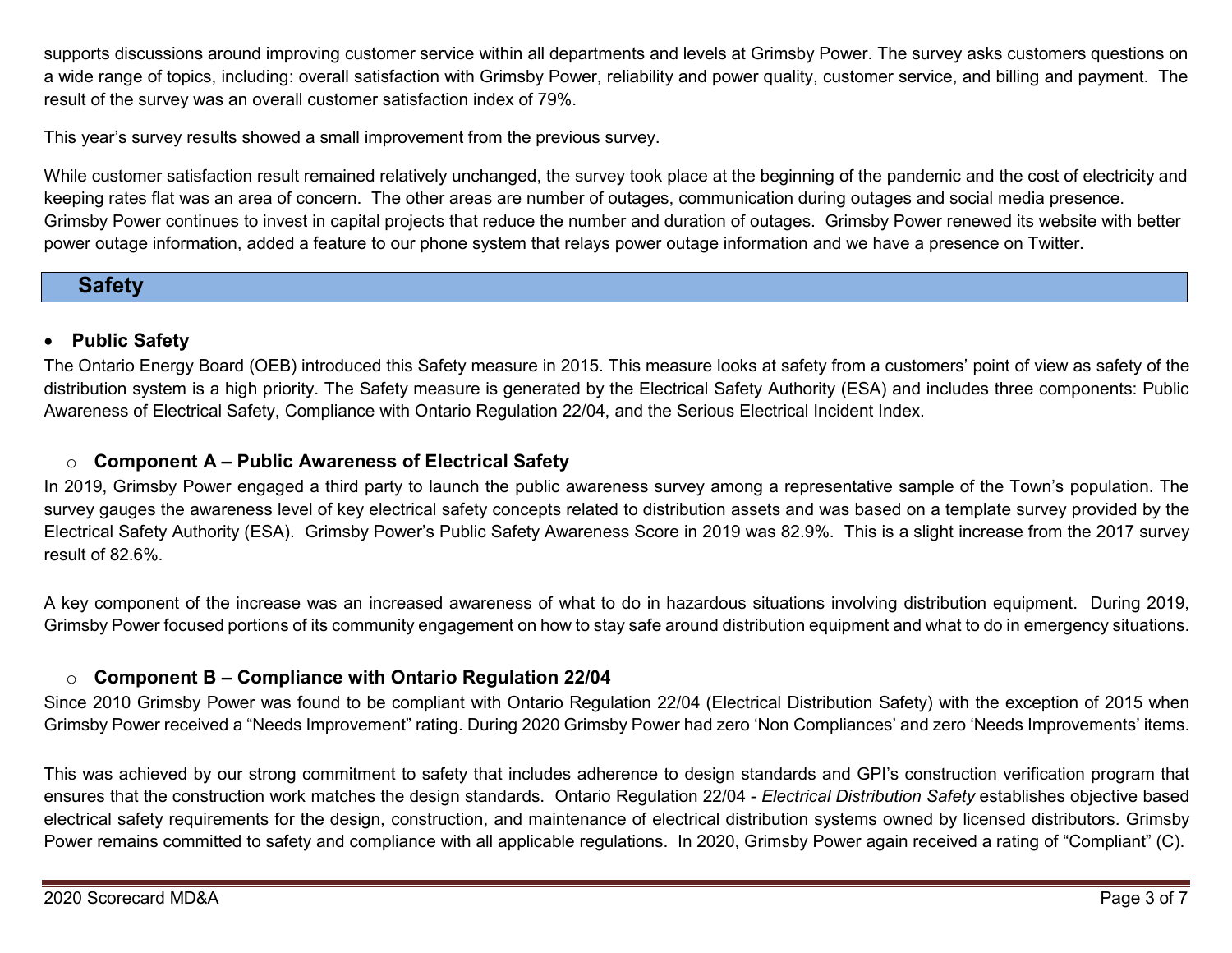### o **Component C – Serious Electrical Incident Index**

This index measures the number of serious electrical incidents involving the general public. A serious electrical incident has the following meaning:

a) any electrical contact that caused death or critical injury to a person,

b) any inadvertent contact with any part of a distribution system operating at 750 volts or above or with a meter, if the contact caused or had the potential to cause death or critical injury to a person, but not if the contact was caused by force majeure, or

c) any fire or explosion in any part of a distribution system operating at 750 volts or above or in a meter, if the fire or explosion, as the case may be, caused or had the potential to cause death or critical injury to a person, but not if it was caused by force majeure.

Through adherence to rules and regulations and customer engagement about safety around distribution equipment Grimsby Power has not had any serious electrical incidents involving the general public.

That mentality has carried forward through to our workplace. As of December 31, 2020 Grimsby Power staff had worked 403,120 hours without a lost time incident. All staff members contributed to this achievement through their dedication to safety.

# **System Reliability**

On average Grimsby Power customers had their power interrupted .92 times for total of .64 hours in 2020. This is a drastic decrease compared to 2019 were power was interrupted 3.44 times on average for a total of 5 hours. The main cause of the decrease was fewer adverse weather events including high winds, snow and ice storms. In 2019 adverse weather caused 20 power outages and 3.61 hours of interruption per customer, in 2020 adverse weather caused 4 power outages and .36 hours of interruption.

Grimsby Power continues to invest in capital projects with the intention of reliability improvement. Those projects include voltage conversions, installation of reclosers that help sectionalize feeders to limit outages to smaller areas, SCADA connected equipment and removing off road sections of primary feeders to provide faster response time to outages.

#### • **Average Number of Hours that Power to a Customer is Interrupted**

This measure represents the average number of hours a Grimsby Power customer had interrupted power. Grimsby Power's current five year target for the average number of hours of power interruption is 1.36. The target is based on an average of scores from 2011 to 2015. The average number of hours that power was interrupted was 0.64 in 2020 down from 5.00 in 2019.

#### • **Average Number of Times that Power to a Customer is Interrupted**

This measure represents the average number of times that power to a customer was interrupted. Grimsby Power's current five year target for the average number of times power was interrupted is 1.07. The target is based on an average of scores from 2011 to 2015. The average number of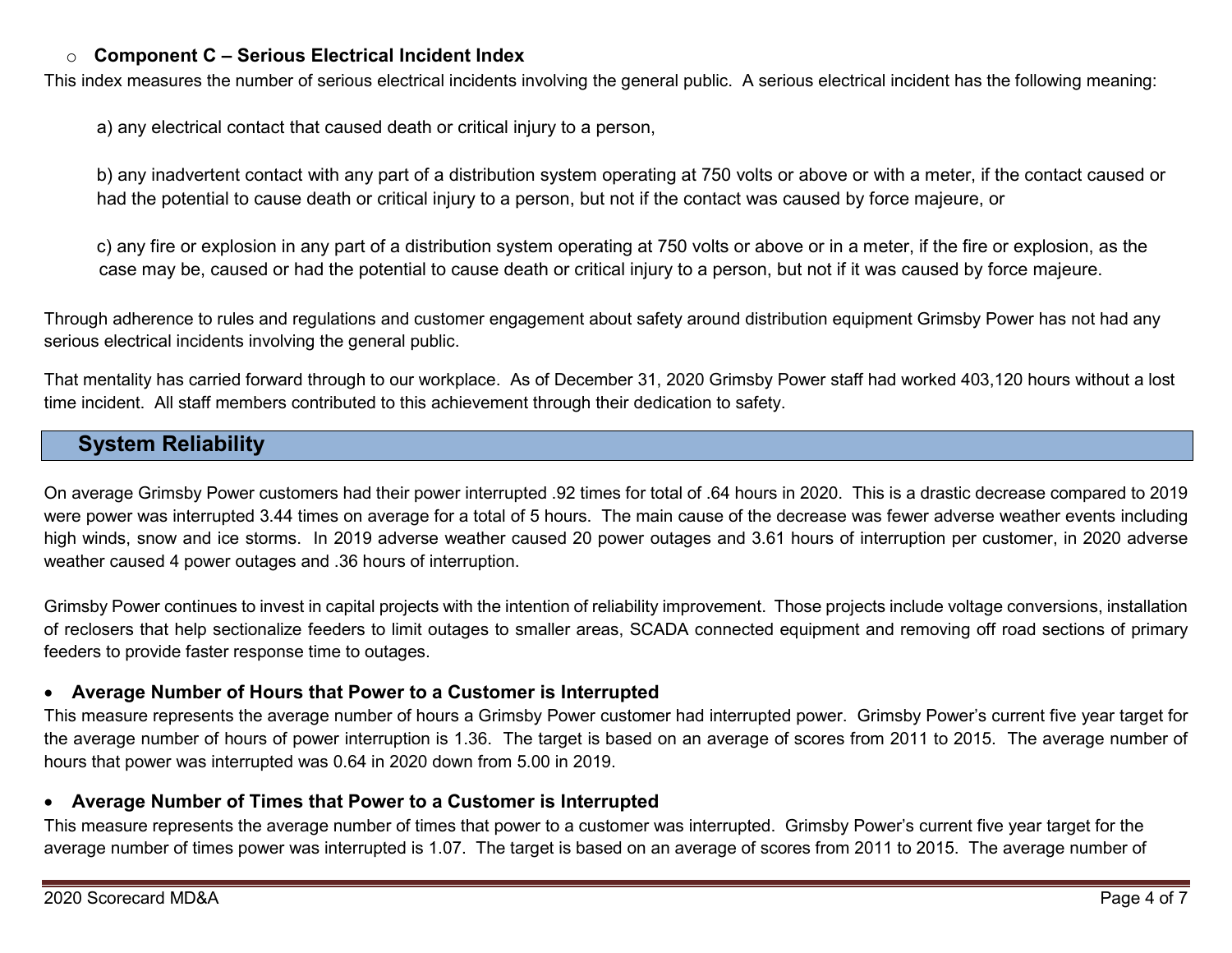times power was interrupted was 0.92 in 2020 down from 3.44 in 2019.

## **Asset Management**

#### • **Distribution System Plan Implementation Progress**

Grimsby Power submitted a Distribution System Plan (DSP) with its 2016 Cost of Service Application. The consolidated five year Distribution System Plan (DSP) submitted with the application began in 2016. The DSP serves to outline how Grimsby Power will develop, manage and maintain its distribution system equipment to provide a safe, reliable, efficient and cost effective distribution system. The completion progress of Grimsby Power's 2016 distribution system plan was 67.6%. This percentage was determined using a weighted completion percentage.

The distribution plan progress was low in comparison to other years due to a large project being delayed to 2021. The project involved the addition of a third feeder from the Niagara West MTS, which is outside of our service territory, and was a large portion of the budget. The project was delayed and pushed into 2021 to allow for changes in design in collaboration with a neighboring utility. Grimsby Power was able to supplement the 2021 capital work with other projects including voltage conversions, SCADA projects, a rear lot conversion and primary overhead conductor reinforcement in lieu of the third feeder project.

# **Cost Control**

### • **Efficiency Assessment**

The relative efficiency of LDC's is evaluated annually by the Pacific Economics Group LLC (PEG) for the OEB. This evaluation is part of the OEB's rate setting parameters and benchmarking under the renewed regulatory framework for Ontario's electricity distributors. Each LDC is ranked and placed into one of five groups that reflects the potential for incremental productivity gains in each LDC.

In 2020, Grimsby Power is again in Group 1. A Group 1 distributor is defined as a distributor with actual costs more that 25 percent below predicted costs on average over three years. On average from 2018 to 2020 Grimsby Power was 31.31% below average.

A Group 1 utility is considered the most efficient and Grimsby Power is one of only nine LDC's placed in Group 1. Grimsby Power's continued focus on reasonable costs has made the LDC more cost effective year over year. In 2015, Grimsby Power's actual costs were 17% below predicted. In 2020, Grimsby Power's actual costs were 34.5% below predicted. This is a 17.5% gain in efficiency in 6 years.

#### • **Total Cost per Customer**

Total cost per customer is calculated as the sum of Grimsby Power's capital and operating costs and dividing this cost by the total number of customers that Grimsby Power serves. The cost performance result for 2020 is \$598/customer. This is a \$23 increase since 2015 and a \$4 increase from 2019. In 2019, Grimsby Power's capital and operating costs were slightly higher than the previous year by 1.2%.

Grimsby Power has remained consistent in providing an equitable cost per customer over the past five years. Grimsby Power will continue to replace distribution assets proactively and in conjunction with its Distribution System Plan in a manner that evaluates risks and impacts on customer rates.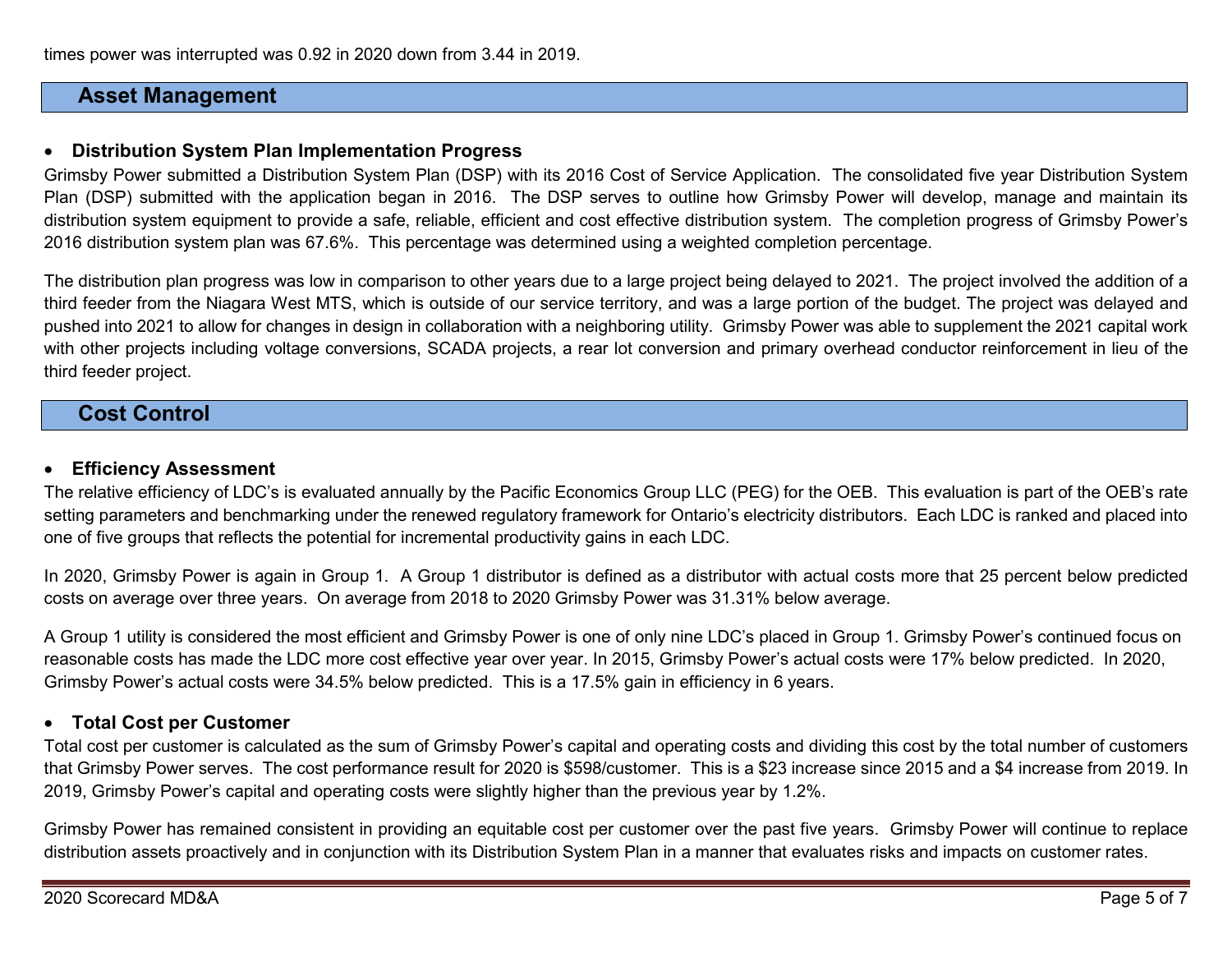### • **Total Cost per Km of Line**

This measure uses the same total cost that is used in the Cost per Customer calculation above, the total cost is divided by the kilometers of line that Grimsby Power operates to serve its customers. Grimsby Power's 2020 rate is \$10,121 per Km of line. This is a slight increase compared to 2019.

Grimsby Power continues to see low growth in its total kilometers and slight increases in total cost. Typically developments within Grimsby "lie along" existing distribution lines and this keeps the total kilometers of line low but the density of the customers along the lines increases slightly along with costs.

# **Connection of Renewable Generation**

### • **Renewable Generation Connection Impact Assessments Completed on Time**

Electricity distributors are required to conduct Connection Impact Assessments (CIAs) within 60 days of the receipt of the application if there is no distribution system reinforcement or expansion required and within 90 days if there is distribution system reinforcement or expansion required. Grimsby Power did not complete any CIA's for renewable generation in 2020.

#### • **New Micro-embedded Generation Facilities Connected On Time**

In 2020, Grimsby Power did not connect any micro-embedded generation facilities (microFIT projects of less than 10 kW).

# **Financial Ratios**

### • **Liquidity: Current Ratio (Current Assets/Current Liabilities)**

As an indicator of financial health, a current ratio that is greater than 1 is considered good as it indicates that the company can pay its short term debts and financial obligations. Companies with a ratio of greater than 1 are often referred to as being "liquid". The higher the number, the more "liquid" and the larger the margin of safety to cover the company's short-term debts and financial obligations.

Grimsby Power's current ratio went down slightly from the 2019 ratio of 1.03 to 0.99. The slight decrease in the liquidity ratio was due to an increase in current liabilities. A ratio of .99 is still indicative of a financially healthy organization and Grimsby Power intends on remaining within a healthy range.

### • **Leverage: Total Debt (includes short-term and long-term debt) to Equity Ratio**

The OEB uses a deemed capital structure of 60% debt, 40% equity for electricity distributors when establishing rates.

This deemed capital mix is equal to a debt to equity ratio of 1.5 (60/40). A debt to equity ratio of more than 1.5 indicates that a distributor is more highly levered than the deemed capital structure and could have difficulty generating sufficient cash flows to make its debt payments. A debt to equity ratio of less than 1.5 indicates that the distributor is less levered than the deemed capital structure. A low debt-to-equity ratio may indicate that an electricity distributor is not taking advantage of the increased profits that financial leverage may bring.